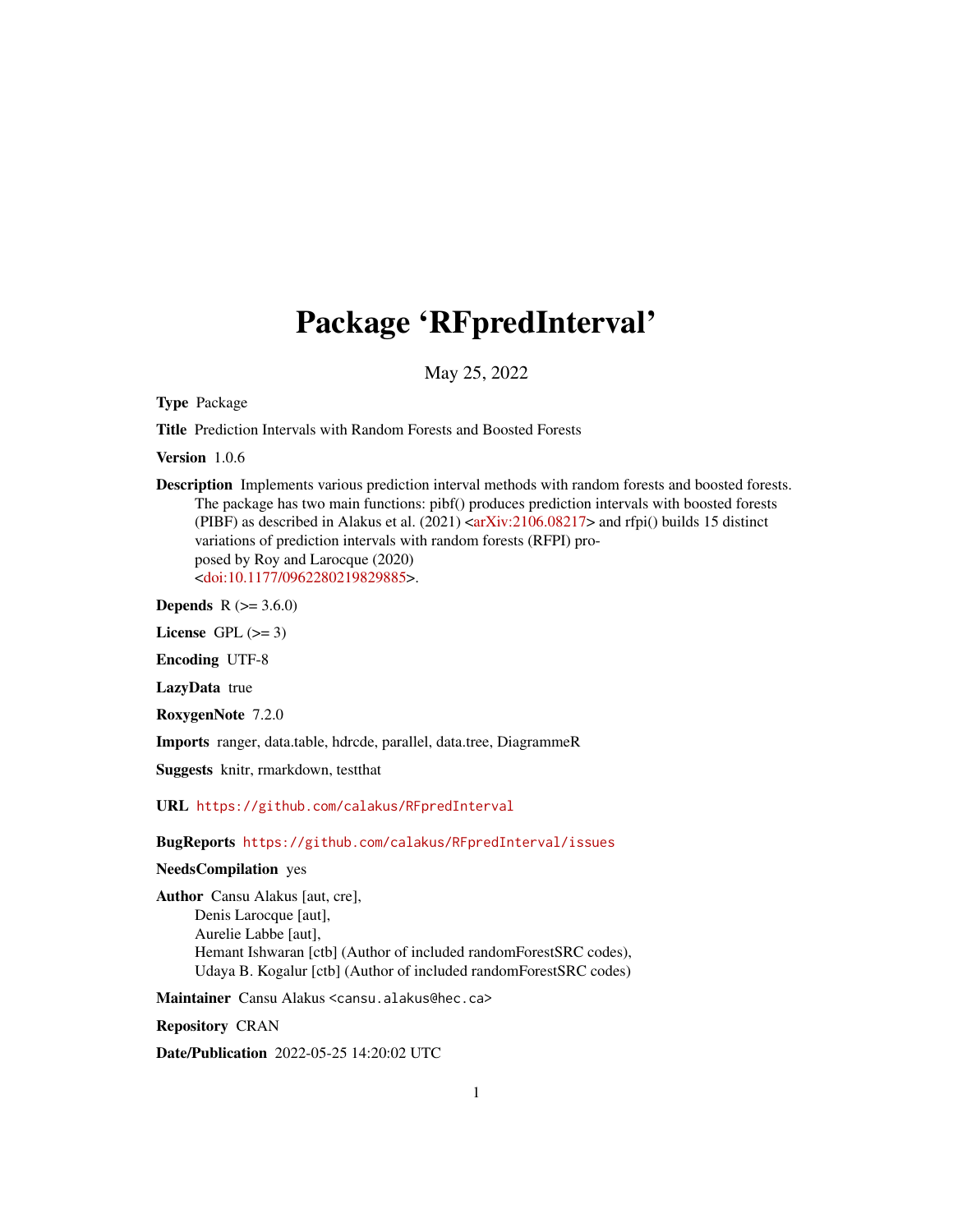### <span id="page-1-0"></span>R topics documented:

| Index |  |
|-------|--|
|       |  |
|       |  |
|       |  |
|       |  |
|       |  |
|       |  |
|       |  |

RFpredInterval-package

*RFpredInterval: A package for building prediction intervals with random forests and boosted forests*

#### Description

RFpredInterval provides methods to build prediction intervals with random forests. The methods provided in the package are Prediction Intervals with Boosted Forests (PIBF) proposed by Alakus et al. (2021) and 15 distinct variations to build PIs proposed by Roy and Larocque (2020). RFpredInterval includes two main functions: pibf() and rfpi(). pibf() applies the PIBF method and it uses the ranger package (Wright and Ziegler, 2017) to fit random forests. rfpi() applies the 15 variations proposed by Roy and Larocque (2020). For rfpi(), RFpredInterval uses randomForestSRC package. For the least-squares splitting rule, both randomForestSRC and ranger packages are applicable.

#### Details

Among 16 methods, ten of them have specialized splitting rules in the random forest growing process. These methods are the ones with L1 and shortest prediction interval (SPI) splitting rules proposed by Roy and Larocque (2020). To implement these methods, the custom split feature of the randomForestSRC package (Ishwaran and Kogalur, 2021) have been utilised.

The randomForestSRC package allows users to define a custom splitting rule for the tree growing process. The user needs to define the customized splitting rule in the splitCustom.c file. After modifying the splitCustom.c file, all C source code files under the src folder of the package must be recompiled. Finally, the package must be re-installed for the custom split rule to become available. RFpredInterval uses randomForestSRC package by freezing at the version 2.11.0.

#### RFpredInterval functions

[pibf](#page-5-1) [rfpi](#page-10-1) [piall](#page-3-1) [plot.rfpredinterval](#page-8-1) [print.rfpredinterval](#page-9-1)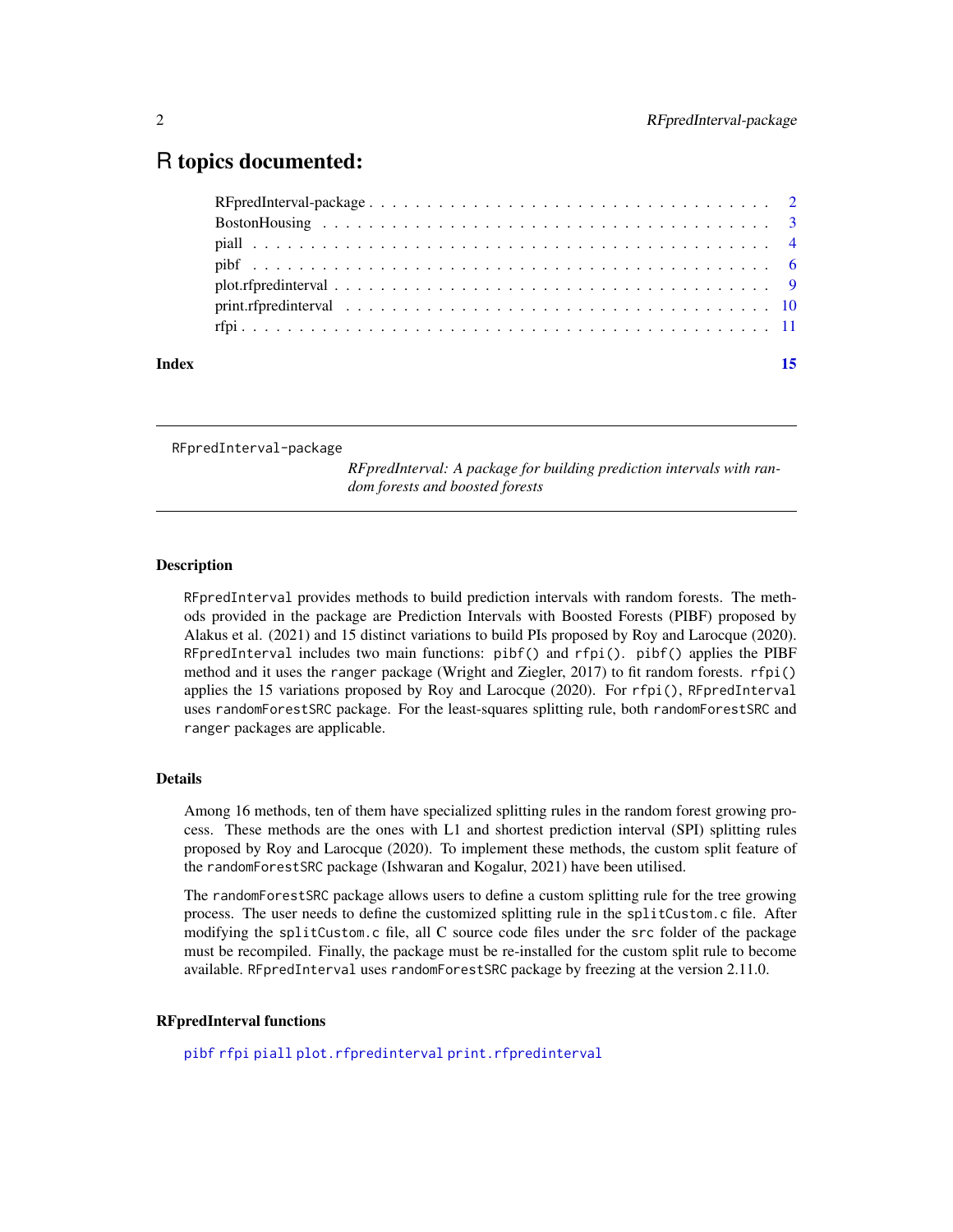#### <span id="page-2-0"></span>BostonHousing 3

#### References

Alakus, C., Larocque, D., and Labbe, A. (2021). RFpredInterval: An R Package for Prediction Intervals with Random Forests and Boosted Forests. arXiv preprint arXiv:2106.08217.

Ishwaran H, Kogalur U (2021). Fast Unified Random Forests for Survival, Regression, and Classification (RF-SRC). R package version 2.11.0, <https://cran.r-project.org/package=randomForestSRC>.

Roy, M. H., & Larocque, D. (2020). Prediction intervals with random forests. Statistical methods in medical research, 29(1), 205-229. doi:10.1177/0962280219829885.

Wright MN, Ziegler A (2017). "ranger: A Fast Implementation of Random Forests for High Dimensional Data in C++ and R." Journal of Statistical Software, 77(1), 1–17. doi:10.18637/jss.v077.i01.

BostonHousing *Boston housing data set*

#### **Description**

Housing data for 506 census tracts of Boston from the 1970 census. The data set contains the original data by Harrison and Rubinfeld (1979).

#### Usage

BostonHousing

#### Format

A data frame with three 506 rows observations on 14 variables. medv is the target variable. The variables are as follows:

- crim: per capita crime rate by town
- zn: proportion of residential land zoned for lots over 25,000 sq.ft
- indus: proportion of non-retail business acres per town
- chas: Charles River dummy variable (= 1 if tract bounds river; 0 otherwise)
- nox: nitric oxides concentration (parts per 10 million)
- rm: average number of rooms per dwelling
- age: proportion of owner-occupied units built prior to 1940
- dis: weighted distances to five Boston employment centres
- rad: index of accessibility to radial highways
- tax: full-value property-tax rate per USD 10,000
- ptratio: pupil-teacher ratio by town
- b:  $1000(B 0.63)^2$  where B is the proportion of blacks by town
- lstat: percentage of lower status of the population
- medv: median value of owner-occupied homes in USD 1000's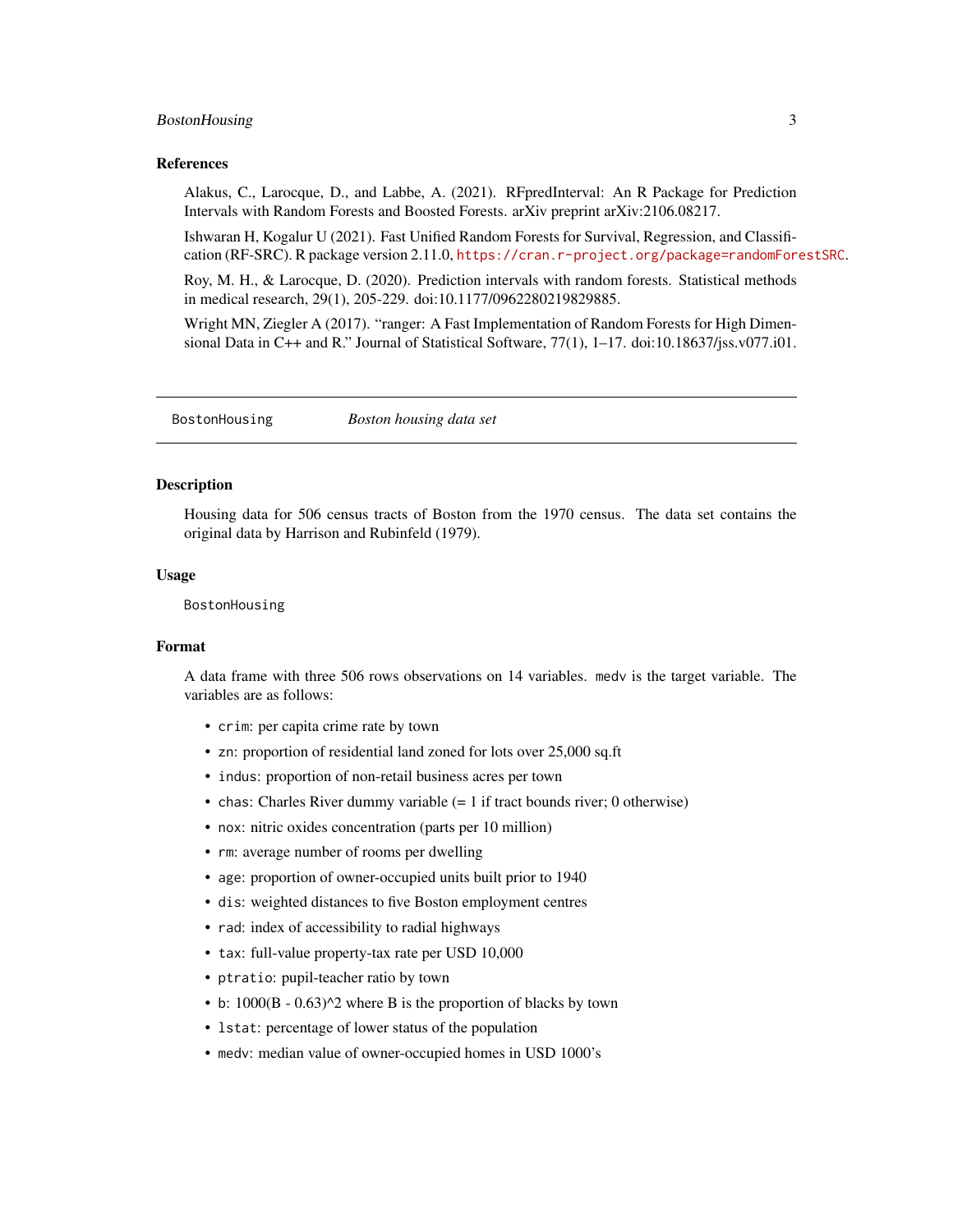#### <span id="page-3-0"></span>Examples

```
## load data
data(BostonHousing, package = "RFpredInterval")
```
#### <span id="page-3-1"></span>piall *Prediction intervals with all methods*

#### Description

Constructs prediction intervals with the 16 methods (PIBF method implemented in pibf() and 15 method variations implemented in rfpi()).

#### Usage

```
piall(
  formula,
  traindata,
  testdata,
  alpha = 0.05,
  num.trees = 2000,
  mtry = ceiling(px/3))
```
#### Arguments

| formula   | Object of class formula or character describing the model to fit.                                                                                  |
|-----------|----------------------------------------------------------------------------------------------------------------------------------------------------|
| traindata | Training data of class data. frame.                                                                                                                |
| testdata  | Test data of class data.frame.                                                                                                                     |
| alpha     | Confidence level. (1 - alpha) is the desired coverage level. The default is alpha<br>$= 0.05$ for the 95% prediction interval.                     |
| num.trees | Number of trees. The default is num. trees $= 2000$                                                                                                |
| mtry      | Number of variables randomly selected as candidates for splitting a node. The<br>default is rounded up $px/3$ where px is the number of variables. |

#### Value

A list with the following components:

| PTRF   | Prediction intervals for test data with PIBF method. A list containing lower and<br>upper bounds.                                                      |
|--------|--------------------------------------------------------------------------------------------------------------------------------------------------------|
| LS LM  | Prediction intervals for test data with least-squares (LS) splitting rule and clas-<br>sical method (LM). A list containing lower and upper bounds.    |
| LS SPI | Prediction intervals for test data with least-squares (LS) splitting rule and short-<br>est PI (SPI) method. A list containing lower and upper bounds. |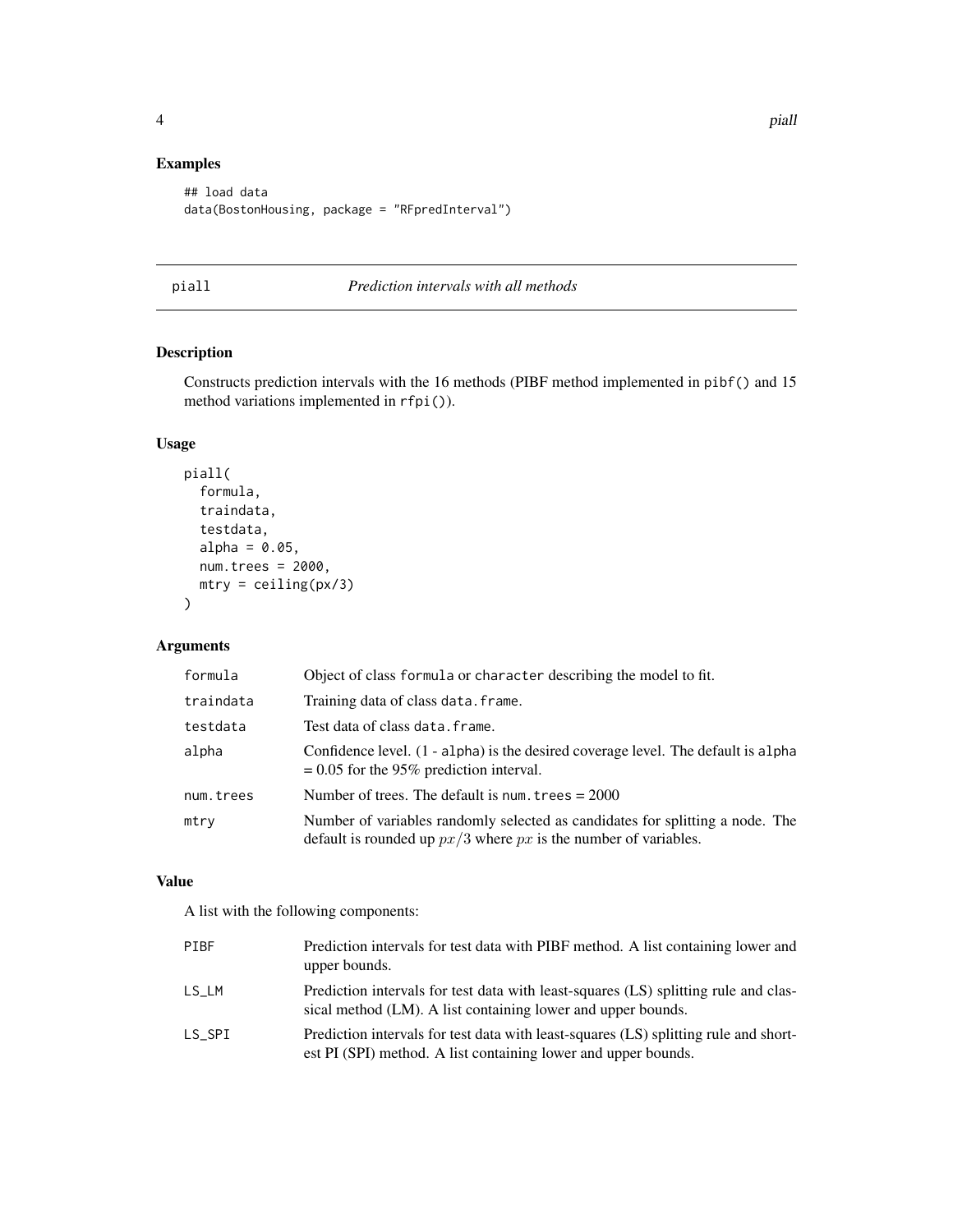<span id="page-4-0"></span>

| LS_Quant              | Prediction intervals for test data with least-squares (LS) splitting rule and quan-<br>tiles method. A list containing lower and upper bounds.                                                                                                                             |
|-----------------------|----------------------------------------------------------------------------------------------------------------------------------------------------------------------------------------------------------------------------------------------------------------------------|
| LS_HDR                | Prediction intervals for test data with least-squares (LS) splitting rule and highest<br>density region (HDR) method. A list containing lower and upper bounds of<br>prediction interval for each test observation. There may be multiple PIs for a<br>single observation. |
| LS_CHDR               | Prediction intervals for test data with least-squares (LS) splitting rule and con-<br>tiguous HDR method. A list containing lower and upper bounds.                                                                                                                        |
| $L1$ <sub>_</sub> LM  | Prediction intervals for test data with $L_1$ splitting rule and classical method<br>(LM). A list containing lower and upper bounds.                                                                                                                                       |
| $L1$ <sub>-</sub> SPI | Prediction intervals for test data with $L_1$ splitting rule and shortest PI (SPI)<br>method. A list containing lower and upper bounds.                                                                                                                                    |
| L1_Quant              | Prediction intervals for test data with $L_1$ splitting rule and quantiles method. A<br>list containing lower and upper bounds.                                                                                                                                            |
| L1_HDR                | Prediction intervals for test data with $L_1$ splitting rule and highest density region<br>(HDR) method. A list containing lower and upper bounds of prediction interval<br>for each test observation. There may be multiple PIs for a single observation.                 |
| L1_CHDR               | Prediction intervals for test data with $L_1$ splitting rule and contiguous HDR<br>method. A list containing lower and upper bounds.                                                                                                                                       |
| SPI_LM                | Prediction intervals for test data with shortest PI (SPI) splitting rule and classical<br>method (LM). A list containing lower and upper bounds.                                                                                                                           |
| SPI_SPI               | Prediction intervals for test data with shortest PI (SPI) splitting rule and shortest<br>PI (SPI) method. A list containing lower and upper bounds.                                                                                                                        |
| SPI_Quant             | Prediction intervals for test data with shortest PI (SPI) splitting rule and quan-<br>tiles method. A list containing lower and upper bounds.                                                                                                                              |
| SPI_HDR               | Prediction intervals for test data with shortest PI (SPI) splitting rule and highest<br>density region (HDR) method. A list containing lower and upper bounds of<br>prediction interval for each test observation. There may be multiple PIs for a<br>single observation.  |
| SPI_CHDR              | Prediction intervals for test data with shortest PI (SPI) splitting rule and con-<br>tiguous HDR method. A list containing lower and upper bounds.                                                                                                                         |
| pred_pibf             | Bias-corrected random forest predictions for test data.                                                                                                                                                                                                                    |
| pred_ls               | Random forest predictions for test data with least-squares (LS) splitting rule.                                                                                                                                                                                            |
| pred_11               | Random forest predictions for test data with $L_1$ splitting rule.                                                                                                                                                                                                         |
| pred_spi              | Random forest predictions for test data with shortest PI (SPI) splitting rule.                                                                                                                                                                                             |
| test_response         | If available, true response values of the test data. Otherwise, NULL.                                                                                                                                                                                                      |

#### See Also

[pibf](#page-5-1) [rfpi](#page-10-1) [plot.rfpredinterval](#page-8-1) [print.rfpredinterval](#page-9-1)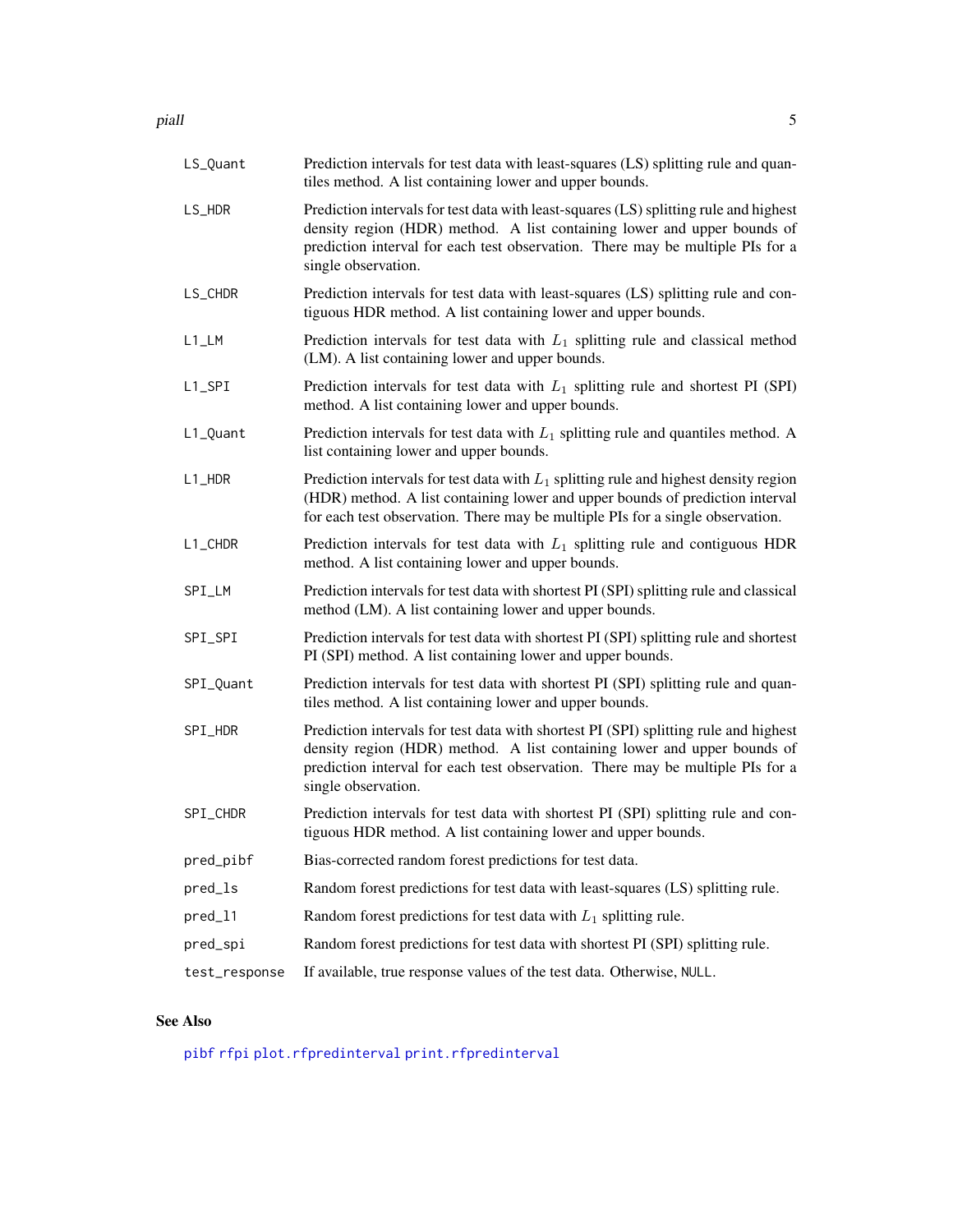#### Examples

```
## load example data
data(BostonHousing, package = "RFpredInterval")
set.seed(2345)
## define train/test split
testindex <- 1
trainindex <- sample(2:nrow(BostonHousing), size = 50, replace = FALSE)
traindata <- BostonHousing[trainindex, ]
testdata <- BostonHousing[testindex, ]
## construct 95% PI with 16 methods for the first observation in testdata
out \le- piall(formula = medv \sim ., traindata = traindata,
  testdata = testdata, num.trees = 50)
```
<span id="page-5-1"></span>pibf *Prediction intervals with boosted forests*

#### Description

Constructs prediction intervals with boosted forests.

#### Usage

```
pibf(
  formula,
  traindata,
  testdata,
  alpha = 0.05,
  calibration = c("cv", "oob", FALSE),
  coverage_range = c(1 - alpha - 0.005, 1 - alpha + 0.005),numfolds = 5,
 params_ranger = list(num.trees = 2000, mtry = ceiling(px/3), min.node.size = 5,
    replace = TRUE),
 oob = FALSE
)
```
#### Arguments

| formula   | Object of class formula or character describing the model to fit.                                                              |
|-----------|--------------------------------------------------------------------------------------------------------------------------------|
| traindata | Training data of class data. frame.                                                                                            |
| testdata  | Test data of class data. frame.                                                                                                |
| alpha     | Confidence level. (1 - alpha) is the desired coverage level. The default is alpha<br>$= 0.05$ for the 95% prediction interval. |

<span id="page-5-0"></span>6 pibf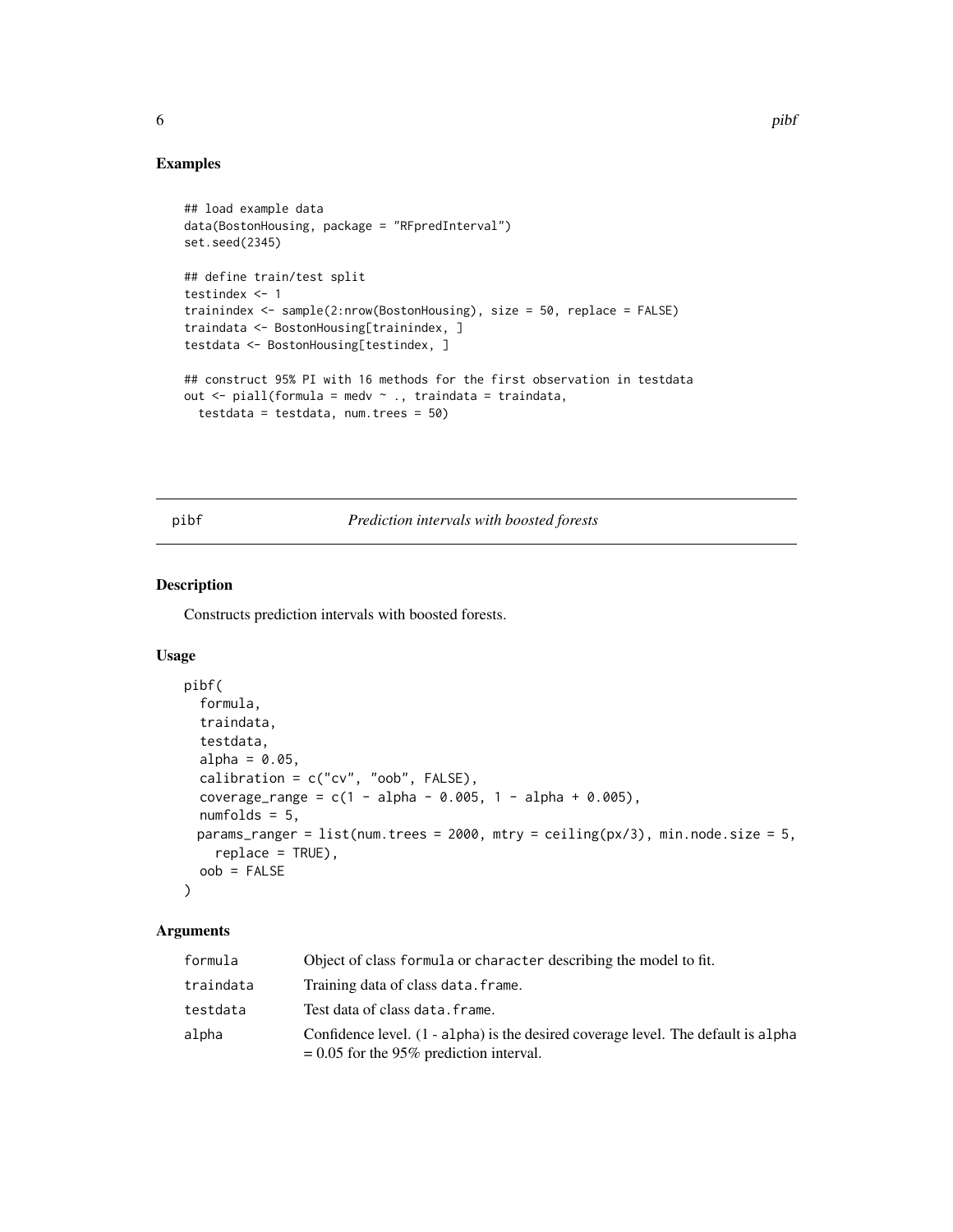| Calibration method for finding working level of alpha, i.e. $\alpha_w$ . Options are<br>"cv", "oob", and FALSE standing for calibration with cross-validation, OOB<br>calibration, and no calibration, respectively. See below for details. The default<br>is "cv". |
|---------------------------------------------------------------------------------------------------------------------------------------------------------------------------------------------------------------------------------------------------------------------|
| The allowed target calibration range for coverage level. $\alpha_w$ is selected such that<br>the "cv" or "oob" coverage is within coverage_range.                                                                                                                   |
| Number of folds for calibration with cross-validation. The default is 5 folds.                                                                                                                                                                                      |
| List of parameters that should be passed to ranger. In the default parameter set,<br>num.trees = $2000$ , mtry = $px/3$ (rounded up), min.node.size = 5, replace =<br>TRUE. See ranger for possible parameters.                                                     |
| Should out-of-bag (OOB) predictions and prediction intervals for the training<br>observations be returned?                                                                                                                                                          |
|                                                                                                                                                                                                                                                                     |

#### Value

A list with the following components:

| pred_interval                  | Prediction intervals for test data. A list containing lower and upper bounds.                                                        |
|--------------------------------|--------------------------------------------------------------------------------------------------------------------------------------|
| test_pred                      | Bias-corrected random forest predictions for test data.                                                                              |
| alphaw                         | Working level of alpha, i.e. $\alpha_w$ . If calibration = FALSE, it returns NULL.                                                   |
| test_response                  | If available, test response.                                                                                                         |
| oob_pred_interval              |                                                                                                                                      |
|                                | Out-of-bag (OOB) prediction intervals for train data. Prediction intervals are<br>built with alpha. If oob = FALSE, it returns NULL. |
| oob_pred                       | Bias-corrected out-of-bag (OOB) predictions for train data. If oob = FALSE, it<br>returns NULL.                                      |
| train_response Train response. |                                                                                                                                      |

#### Details

#### Calibration process

Let  $(1-\alpha)$  be the target coverage level. The goal of the calibration is to find the value of  $\alpha_w$ , which is the working level of  $\alpha$  called by Roy and Larocque (2020), such that the coverage level of the PIs for the training observations is closest to the target coverage level. Two calibration procedures are provided: calibration with cross-validation and out-of-bag (OOB) calibration.

1. In calibration with CV, we apply k-fold cross-validation to form prediction intervals for the training observations. In each fold, we split the original training data set into training and testing sets. For the training set, we train a one-step boosted random forest and compute the OOB residuals. Then, for each observation in the testing set, we build a PI. After completing CV, we compute the coverage level with the constructed PIs and if the coverage is not within the acceptable coverage range (coverage\_range), then we apply a grid search to find the  $\alpha_w$  such that  $\alpha_w$  is the closest to the target  $\alpha$  among the set of  $\alpha_w$ 's that ensures the target coverage level for the constructed PIs. Once we find the  $\alpha_w$ , we use this level to build the PI for the new observations.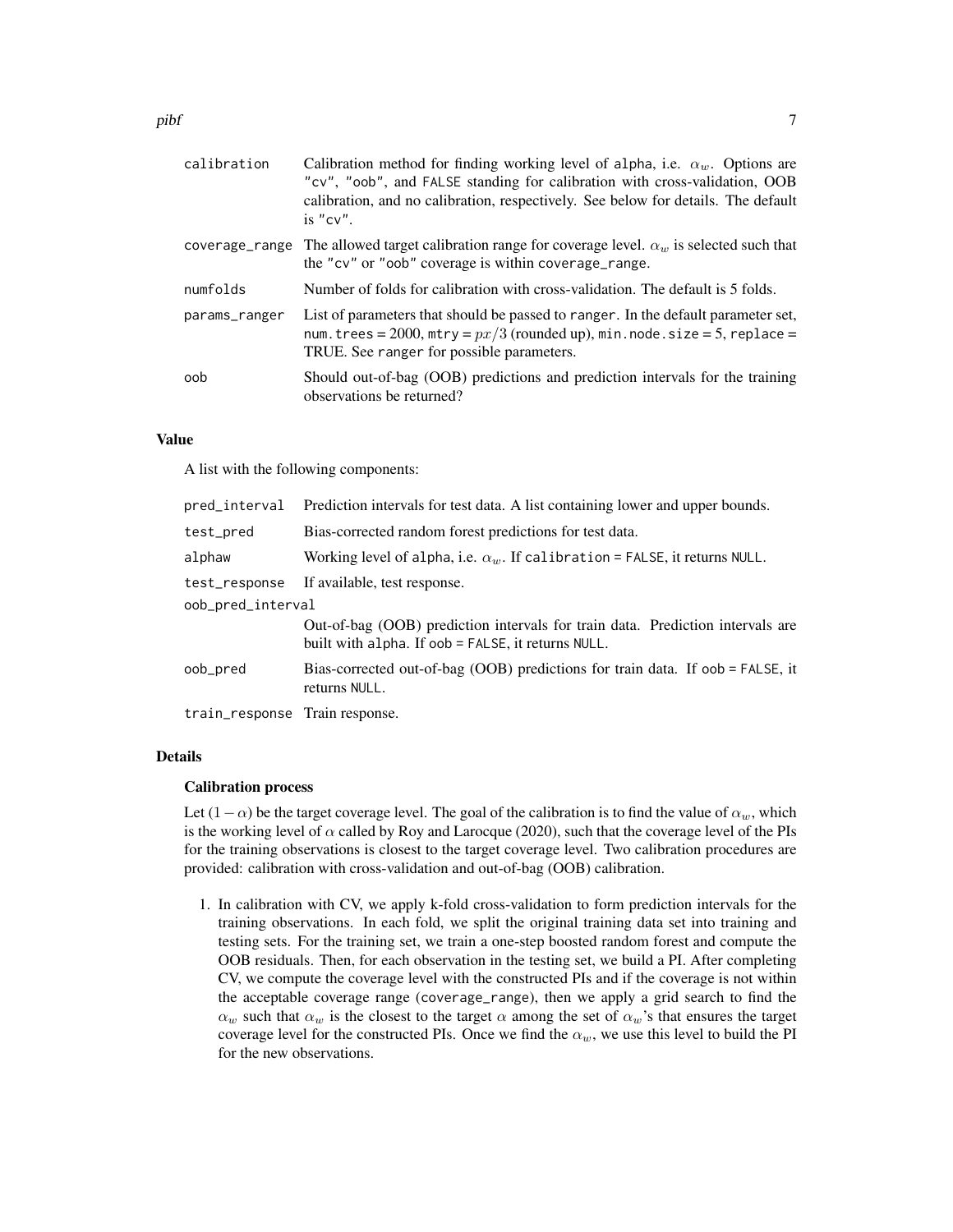<span id="page-7-0"></span>2. The OOB calibration procedure is proposed by Roy and Larocque (2020) and it is the default calibration procedure of  $rfpi()$ . See details section of  $rfpi()$  for the detailed explanation of this calibration procedure.

In terms of computational time, OOB calibration is faster than calibration with CV. However, empirical results show that OOB calibration may result in conservative prediction intervals. Therefore, the recommended calibration procedure for the PIBF method is calibration with CV.

#### References

Alakus, C., Larocque, D., and Labbe, A. (2021). RFpredInterval: An R Package for Prediction Intervals with Random Forests and Boosted Forests. arXiv preprint arXiv:2106.08217.

Roy, M. H., & Larocque, D. (2020). Prediction intervals with random forests. Statistical methods in medical research, 29(1), 205-229. doi:10.1177/0962280219829885.

#### See Also

[piall](#page-3-1) [rfpi](#page-10-1) [print.rfpredinterval](#page-9-1)

#### Examples

```
## load example data
data(BostonHousing, package = "RFpredInterval")
set.seed(2345)
## define train/test split
testindex \leq -1:10trainindex <- sample(11:nrow(BostonHousing), size = 100, replace = FALSE)
traindata <- BostonHousing[trainindex, ]
testdata <- BostonHousing[testindex, ]
px <- ncol(BostonHousing) - 1
## construct 95% PI with "cv" calibration using 5-folds
out \leq pibf(formula = medv \sim ., traindata = traindata,
 testdata = testdata, calibration = "cv", numfolds = 5,
 params_ranger = list(num.trees = 40))
## get the PI for the first observation in the testdata
c(out$pred_interval$lower[1], out$pred_interval$upper[1])
## get the bias-corrected random forest predictions for testdata
out$test_pred
## construct 90% PI with "oob" calibration
out2 \leq pibf(formula = medv \sim ., traindata = traindata,
 testdata = testdata, alpha = 0.1, calibration = "oob",
 coverage_range = c(0.89, 91), params_ranger = list(num.trees = 40))
## get the PI for the testdata
out2$pred_interval
## get the working level of alpha (alphaw)
```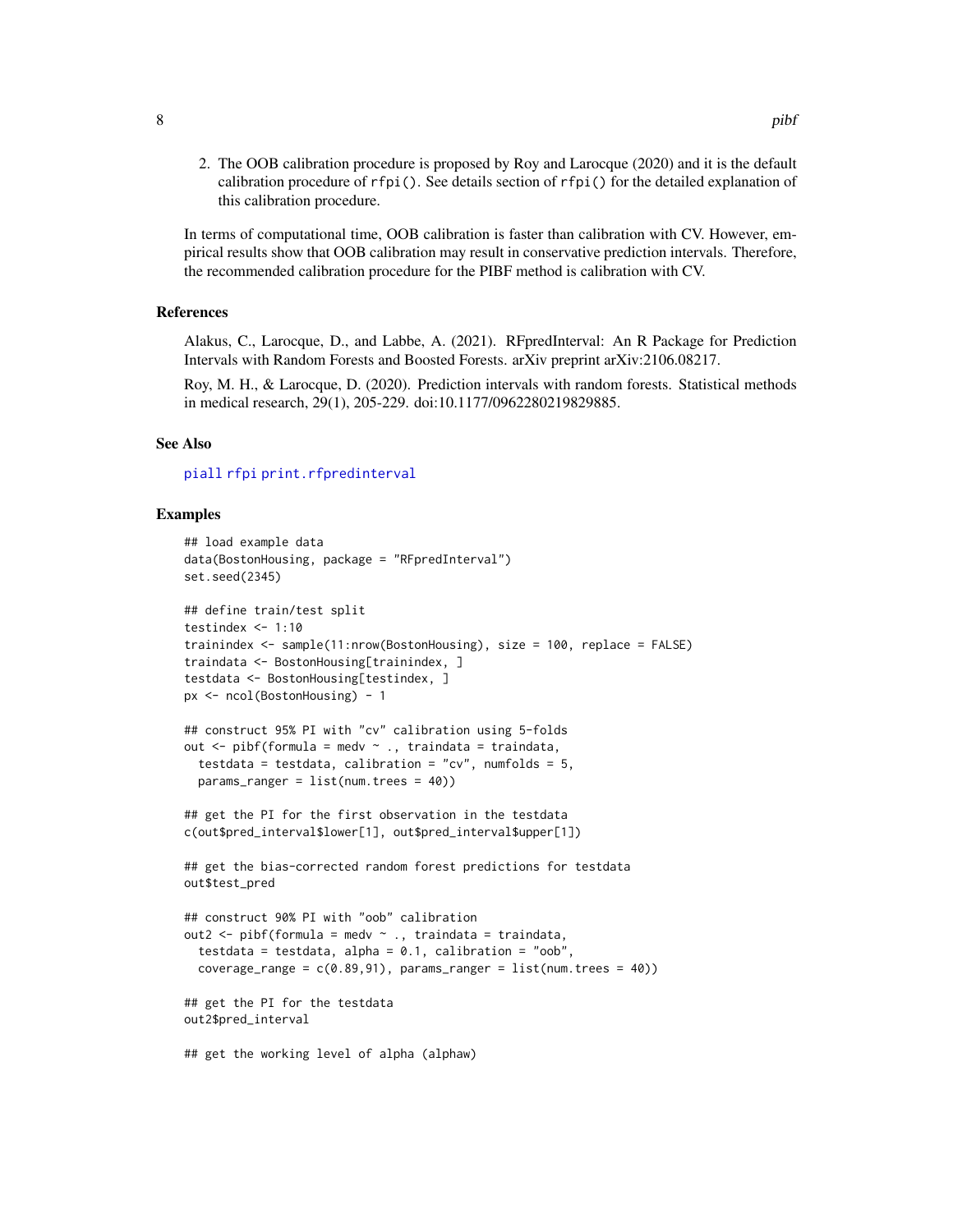<span id="page-8-0"></span>out2\$alphaw

<span id="page-8-1"></span>plot.rfpredinterval *Plot constructed prediction intervals for* ('rfpredinterval', 'piall') *objects*

#### Description

Plots the 16 constructed PIs obtained with piall() for a test observation. For each method, the red point presents the point prediction and blue line shows the constructed prediction interval for the test observation. If the true response of the test observation is known, it is demonstrated with a dashed vertical line. Note that we may have multiple prediction intervals with the HDR PI method.

#### Usage

## S3 method for class 'rfpredinterval'  $plot(x, test_id = 1, sort = TRUE, show-response = TRUE, ...)$ 

#### Arguments

| X             | An object of class ('rfpredinterval', 'piall').                                                           |
|---------------|-----------------------------------------------------------------------------------------------------------|
| test_id       | Integer value specifying the test observation to be plotted. The default is 1.                            |
| sort          | Should the prediction intervals be sorted according to their lengths in the plot?<br>The default is TRUE. |
| show_response | Should the true response value of the test observation (if available) be displayed<br>in the plot?        |
| $\cdots$      | Optional arguments to be passed to other methods.                                                         |

#### Value

Invisibly, the prediction intervals and point predictions that were plotted for the test observation.

#### See Also

[piall](#page-3-1)

#### Examples

```
## load example data
data(BostonHousing, package = "RFpredInterval")
set.seed(2345)
## define train/test split
testindex <- 1
trainindex <- sample(2:nrow(BostonHousing), size = 50, replace = FALSE)
```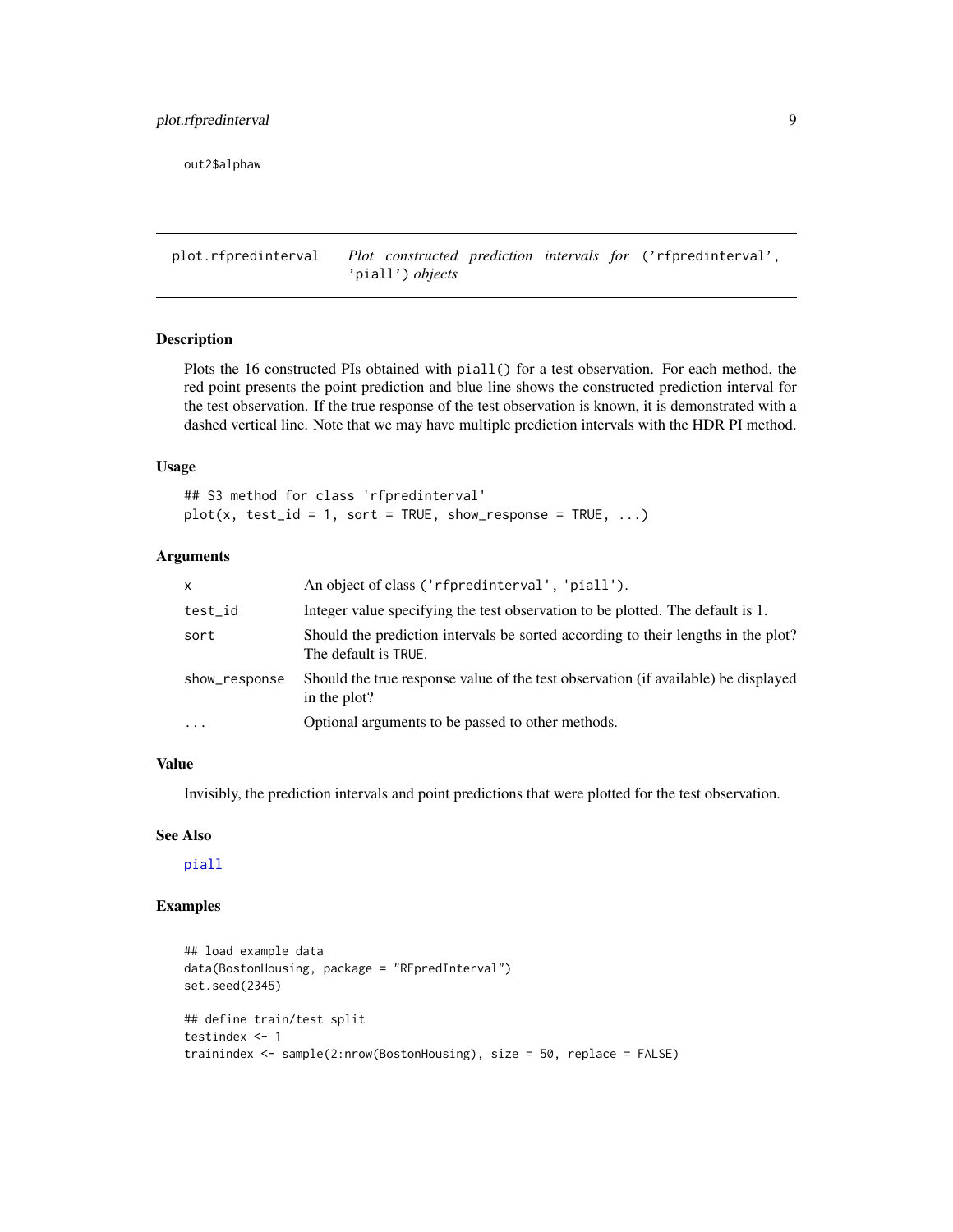```
traindata <- BostonHousing[trainindex, ]
testdata <- BostonHousing[testindex, ]
## build 95% PIs with all 16 methods for the first observation in testdata
out <- piall(formula = medv ~ ., traindata = traindata,
             testdata = testdata, num.trees = 50)
## plot the constructed PIs for test_id = 1 with all methods
plot(out, test_id = 1)
```
<span id="page-9-1"></span>print.rfpredinterval *Print summary output*

#### Description

Print summary output from pibf(), rfpi(), or piall() functions. This is the default print method for the package.

#### Usage

```
## S3 method for class 'rfpredinterval'
print(x, \ldots)
```
#### Arguments

|                         | An object of class ('rfpredinterval', 'piall'), ('rfpredinterval', 'pibf'), |
|-------------------------|-----------------------------------------------------------------------------|
|                         | or ('rfpredinterval', 'rfpi').                                              |
| $\cdot$ $\cdot$ $\cdot$ | Optional arguments to be passed to other methods.                           |

#### See Also

[pibf](#page-5-1) [piall](#page-3-1) [rfpi](#page-10-1)

#### Examples

```
## load example data
data(BostonHousing, package = "RFpredInterval")
set.seed(2345)
## define train/test split
testindex <- 1:10
trainindex <- sample(11:nrow(BostonHousing), size = 100, replace = FALSE)
traindata <- BostonHousing[trainindex, ]
testdata <- BostonHousing[testindex, ]
px <- ncol(BostonHousing) - 1
```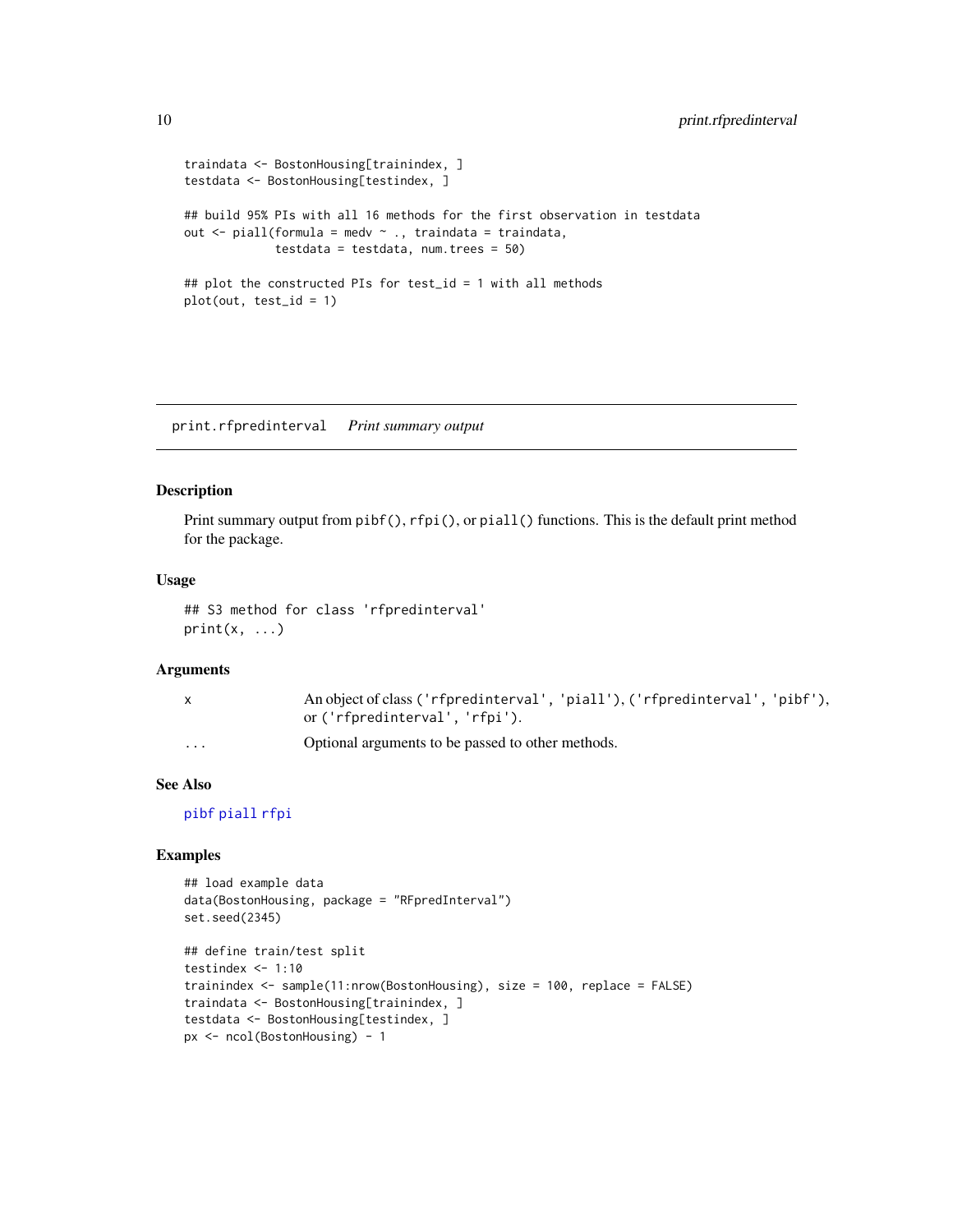```
## construct 95% PI with "cv" calibration using 5-folds
out \leq pibf(formula = medv \sim ., traindata = traindata,
 testdata = testdata, calibration = "oob",
 params_ranger = list(num.trees = 40))
## print summary output
print(out)
## contruct 95% PI with "ls" split rule, "lm", "quant" and "spi" PI methods
## with calibration and use "ranger" package for RF training
out2 <- rfpi(formula = medv ~ ., traindata = traindata,
 testdata = testdata, split_rule = "ls", pi_method = c("lm", "quant", "spi"),
 rf_package = "ranger", params_ranger = list(num.trees = 50))
## print summary output
print(out2)
```
<span id="page-10-1"></span>rfpi *Prediction intervals with random forests*

#### Description

Constructs prediction intervals with 15 distinct variations proposed by Roy and Larocque (2020). The variations include two aspects: The method used to build the forest and the method used to build the prediction interval. There are three methods to build the forest, (i) least-squares (LS), (ii) L1 and (iii) shortest prediction interval (SPI) from the CART paradigm. There are five methods for constructing prediction intervals, classical method, shortest prediction interval, quantile method, highest density region, and contiguous HDR.

#### Usage

```
rfpi(
  formula,
  traindata,
  testdata,
  alpha = 0.05,
  split<sub>rule</sub> = c("ls", "l1", "spi"),pi_method = c("lm", "spi", "quant", "hdr", "chdr"),
  calibration = TRUE,
  rf_package = c("rfsrc", "ranger"),
 params_rfsrc = list(ntree = 2000, mtry = ceiling(px/3), nodesize = 5, samptype =
    "swr"),
 params_ranger = list(num.trees = 2000, mtry = ceiling(px/3), min.node.size = 5,
    replace = TRUE),
 params_calib = list(range = c(1 - alpha - 0.005, 1 - alpha + 0.005), start = (1 -
    alpha), step = 0.01, refine = TRUE),
  oob = FALSE
)
```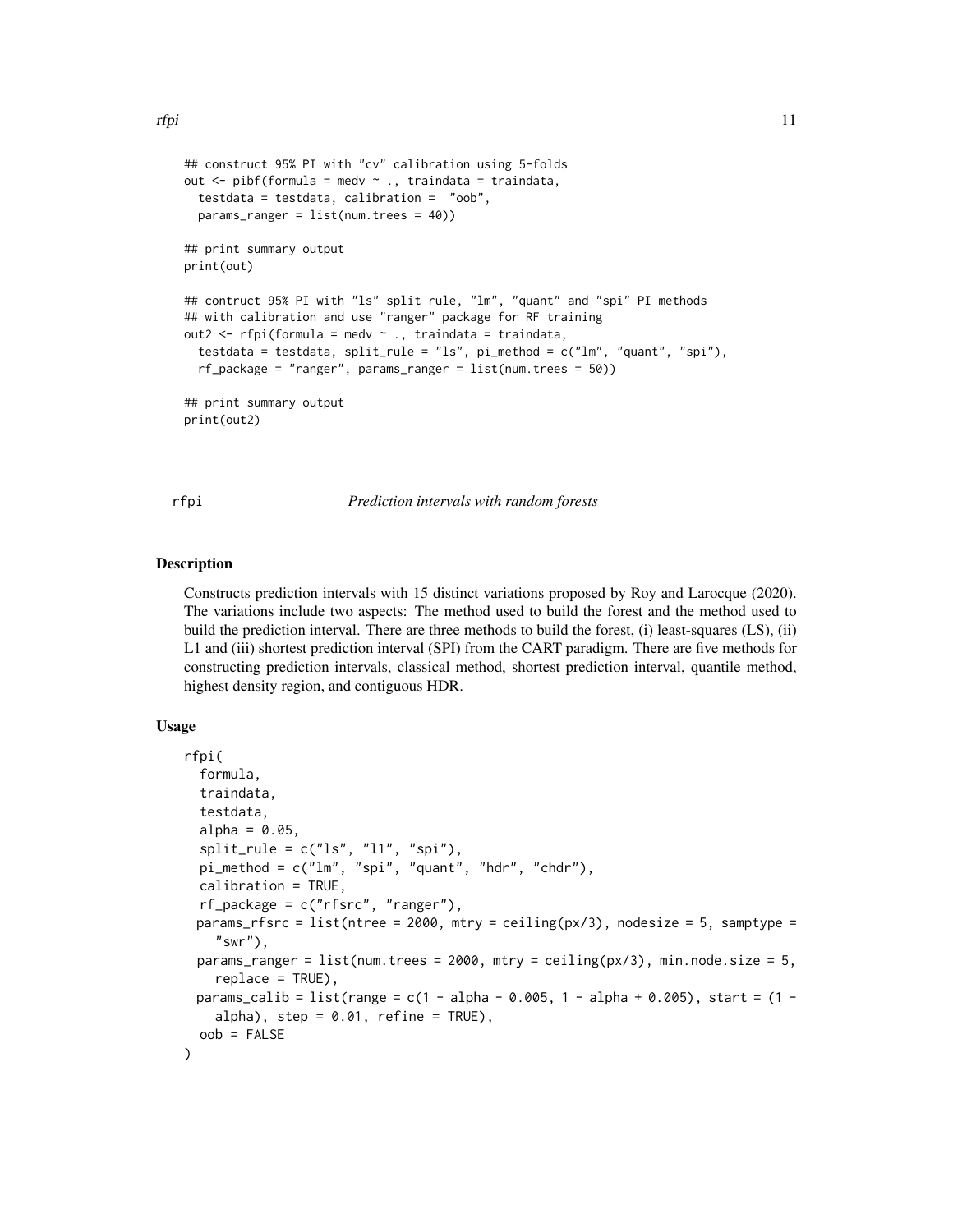#### Arguments

| formula       | Object of class formula or character describing the model to fit.                                                                                                                                                                                                                                                                                                                                                                                                                            |
|---------------|----------------------------------------------------------------------------------------------------------------------------------------------------------------------------------------------------------------------------------------------------------------------------------------------------------------------------------------------------------------------------------------------------------------------------------------------------------------------------------------------|
| traindata     | Training data of class data. frame.                                                                                                                                                                                                                                                                                                                                                                                                                                                          |
| testdata      | Test data of class data. frame.                                                                                                                                                                                                                                                                                                                                                                                                                                                              |
| alpha         | Confidence level. (1 - alpha) is the desired coverage level. The default is alpha<br>$= 0.05$ for the 95% prediction interval.                                                                                                                                                                                                                                                                                                                                                               |
| split_rule    | Split rule for building a forest. Options are "1s" for CART with least-squares<br>(LS) splitting rule, "11" for CART with L1 splitting rule, "spi" for CART with<br>shortest prediction interval (SPI) splitting rule. The default is "1s".                                                                                                                                                                                                                                                  |
| pi_method     | Methods for building a prediction interval. Options are "1m" for classical method,<br>"spi" for shortest prediction interval, "quant" for quantile method, "hdr" for<br>highest density region, and "chdr" for contiguous HDR. The default is to use<br>all methods for PI construction. Single method or a subset of methods can be<br>applied.                                                                                                                                             |
| calibration   | Apply OOB calibration for finding working level of alpha, i.e. $\alpha_w$ . See below<br>for details. The default is TRUE.                                                                                                                                                                                                                                                                                                                                                                   |
| rf_package    | Random forest package that can be used for RF training. Options are "rfsrc"<br>for randomForestSRC and "ranger" for ranger packages. Split rule "1s" can<br>be used with both packages. However, "11" and "spi" split rules can only be<br>used with "rfsrc". The default is "rfsrc".                                                                                                                                                                                                        |
| params_rfsrc  | List of parameters that should be passed to randomForestSRC. In the default pa-<br>rameter set, ntree = 2000, $mtry = px/3$ (rounded up), nodesize = 5, samptype<br>= "swr". See randomForestSRC for possible parameters.                                                                                                                                                                                                                                                                    |
| params_ranger | List of parameters that should be passed to ranger. In the default parameter set,<br>num.trees = 2000, mtry = $px/3$ (rounded up), min.node.size = 5, replace =<br>TRUE. See ranger for possible parameters.                                                                                                                                                                                                                                                                                 |
| params_calib  | List of parameters for calibration procedure. range is the allowed target cali-<br>bration range for coverage level. The value that provides a coverage level within<br>the range is chosen as $\alpha_w$ , start is the initial coverage level to start calibration<br>procedure. step is the coverage step size for each calibration iteration. refine<br>is the gradual decrease in step value when close to target coverage level, the<br>default is TRUE which allows gradual decrease. |
| oob           | Should out-of-bag (OOB) predictions and prediction intervals for the training<br>observations be returned?                                                                                                                                                                                                                                                                                                                                                                                   |

#### Value

A list with the following components:

| lm interval  | Prediction intervals for test data with the classical method. A list containing<br>lower and upper bounds. |
|--------------|------------------------------------------------------------------------------------------------------------|
| spi_interval | Prediction intervals for test data with SPI method. A list containing lower and<br>upper bounds.           |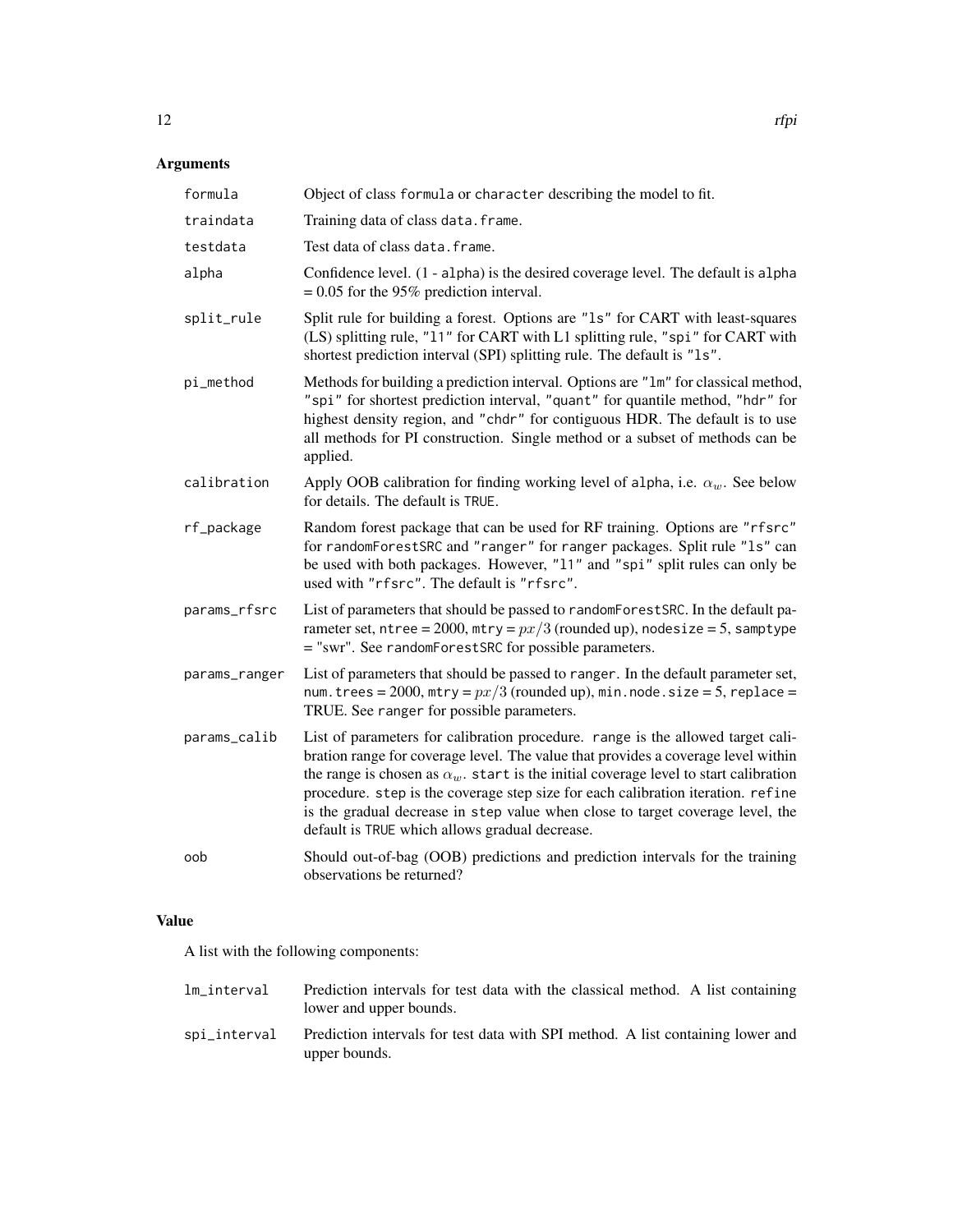<span id="page-12-0"></span>

| hdr_interval                   | Prediction intervals for test data with HDR method. A list containing lower and<br>upper bounds of prediction interval for each test observation. There may be<br>multiple PIs for a single observation. |  |
|--------------------------------|----------------------------------------------------------------------------------------------------------------------------------------------------------------------------------------------------------|--|
| chdr_interval                  | Prediction intervals for test data with contiguous HDR method. A list containing<br>lower and upper bounds.                                                                                              |  |
|                                | quant_interval Prediction intervals for test data with quantiles method. A list containing lower<br>and upper bounds.                                                                                    |  |
| test_pred                      | Random forest predictions for test data.                                                                                                                                                                 |  |
| test_response                  | If available, test response.                                                                                                                                                                             |  |
| alphaw                         | Working level of alpha, i.e. $\alpha_w$ . A numeric array for the PI methods entered<br>with $pi_m$ ethod. If calibration = FALSE, it returns NULL.                                                      |  |
| split_rule                     | Split rule used for building the random forest.                                                                                                                                                          |  |
| rf_package                     | Random forest package that was used for RF training.                                                                                                                                                     |  |
| oob_pred_interval              |                                                                                                                                                                                                          |  |
|                                | Out-of-bag (OOB) prediction intervals for train data. Prediction intervals are<br>built with alpha. If oob = FALSE, it returns NULL.                                                                     |  |
| oob_pred                       | Out-of-bag (OOB) predictions for train data. If oob = FALSE, it returns NULL.                                                                                                                            |  |
| train_response Train response. |                                                                                                                                                                                                          |  |

#### Details

#### Calibration process

The calibration procedure uses the "Bag of Observations for Prediction" (BOP) idea. BOP for a new observation is built with the set inbag observations that are in the same terminal nodes as the new observation. The calibration procedure uses the BOPs constructed for the training observations. BOP for a training observation is built using only the trees where this training observation is outof-bag (OOB).

Let  $(1 - \alpha)$  be the target coverage level. The goal of the calibration is to find the value of  $\alpha_w$ , which is the working level of  $\alpha$  called by Roy and Larocque (2020), such that the coverage level of the prediction intervals for the training observations is closest to the target coverage level. The idea is to find the value of  $\alpha_w$  using the OOB-BOPs. Once found,  $(1-\alpha_w)$  becomes the level used to build the prediction intervals for the new observations.

#### References

Roy, M. H., & Larocque, D. (2020). Prediction intervals with random forests. Statistical methods in medical research, 29(1), 205-229. doi:10.1177/0962280219829885.

#### See Also

#### [piall](#page-3-1) [pibf](#page-5-1) [print.rfpredinterval](#page-9-1)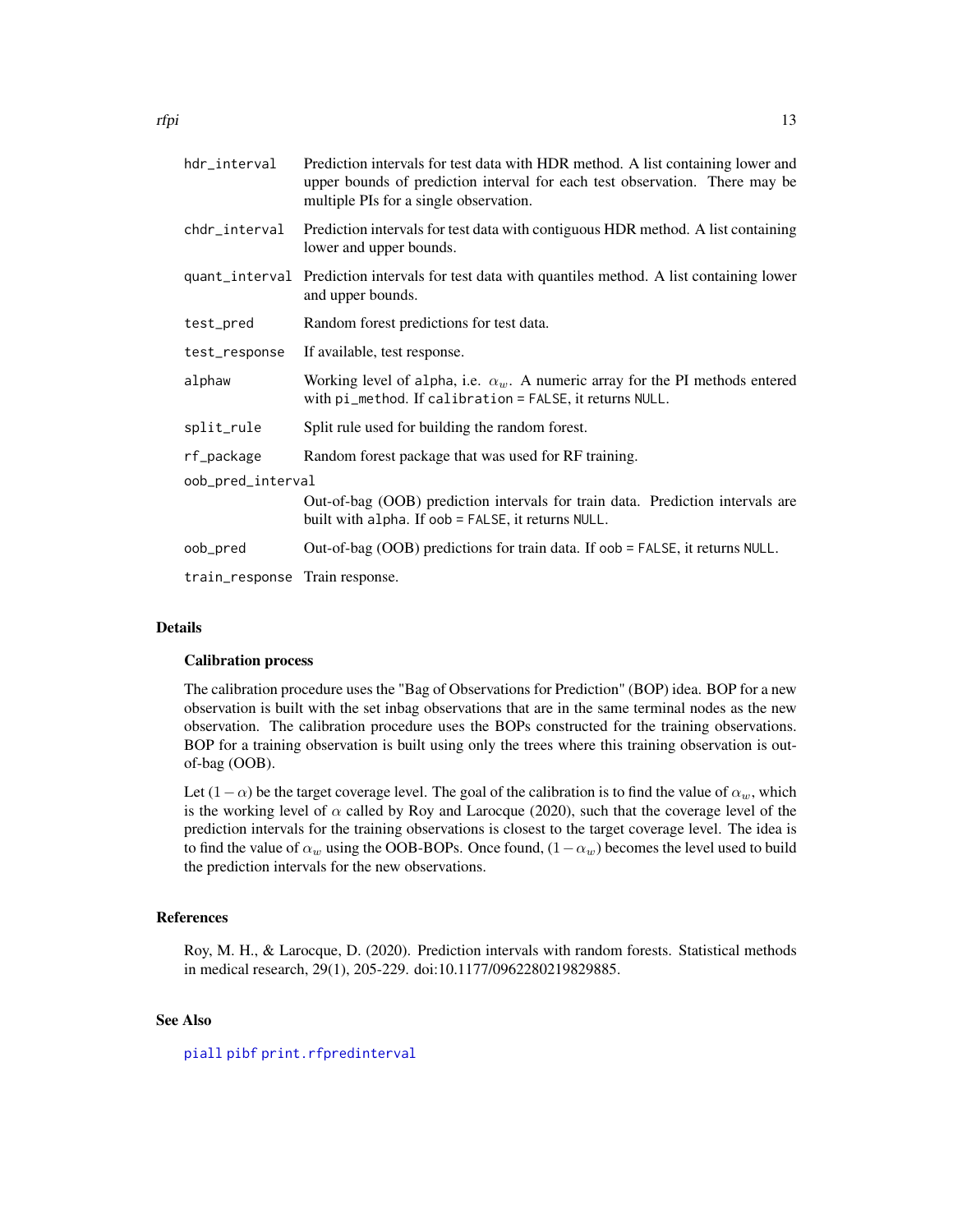#### Examples

```
## load example data
data(BostonHousing, package = "RFpredInterval")
set.seed(2345)
## define train/test split
testindex \leq -1:10trainindex <- sample(11:nrow(BostonHousing), size = 100, replace = FALSE)
traindata <- BostonHousing[trainindex, ]
testdata <- BostonHousing[testindex, ]
px <- ncol(BostonHousing) - 1
## contruct 90% PI with "l1" split rule and "spi" PI method with calibration
out <- rfpi(formula = medv ~ ., traindata = traindata,
  testdata = testdata, alpha = 0.1, calibration = TRUE,
  split_rule = "11", pi_method = "spin", params_rfsrc = list(ntree = 50),
  params_calib = list(range = c(0.89, 0.91), start = 0.9, step = 0.01,
  refine = TRUE))
## get the PI with "spi" method for first observation in the testdata
c(out$spi_interval$lower[1], out$spi_interval$upper[1])
## get the random forest predictions for testdata
out$test_pred
## get the working level of alpha (alphaw)
out$alphaw
## contruct 95% PI with "ls" split rule, "lm" and "quant" PI methods
## with calibration and use "ranger" package for RF training
out2 <- rfpi(formula = medv ~ ., traindata = traindata,
  testdata = testdata, split_rule = "ls", pi_method = c("lm", "quant"),rf_package = "ranger", params_ranger = list(num.trees = 50))
## get the PI with "quant" method for the testdata
cbind(out2$quant_interval$lower, out2$quant_interval$upper)
```
14 rfpi